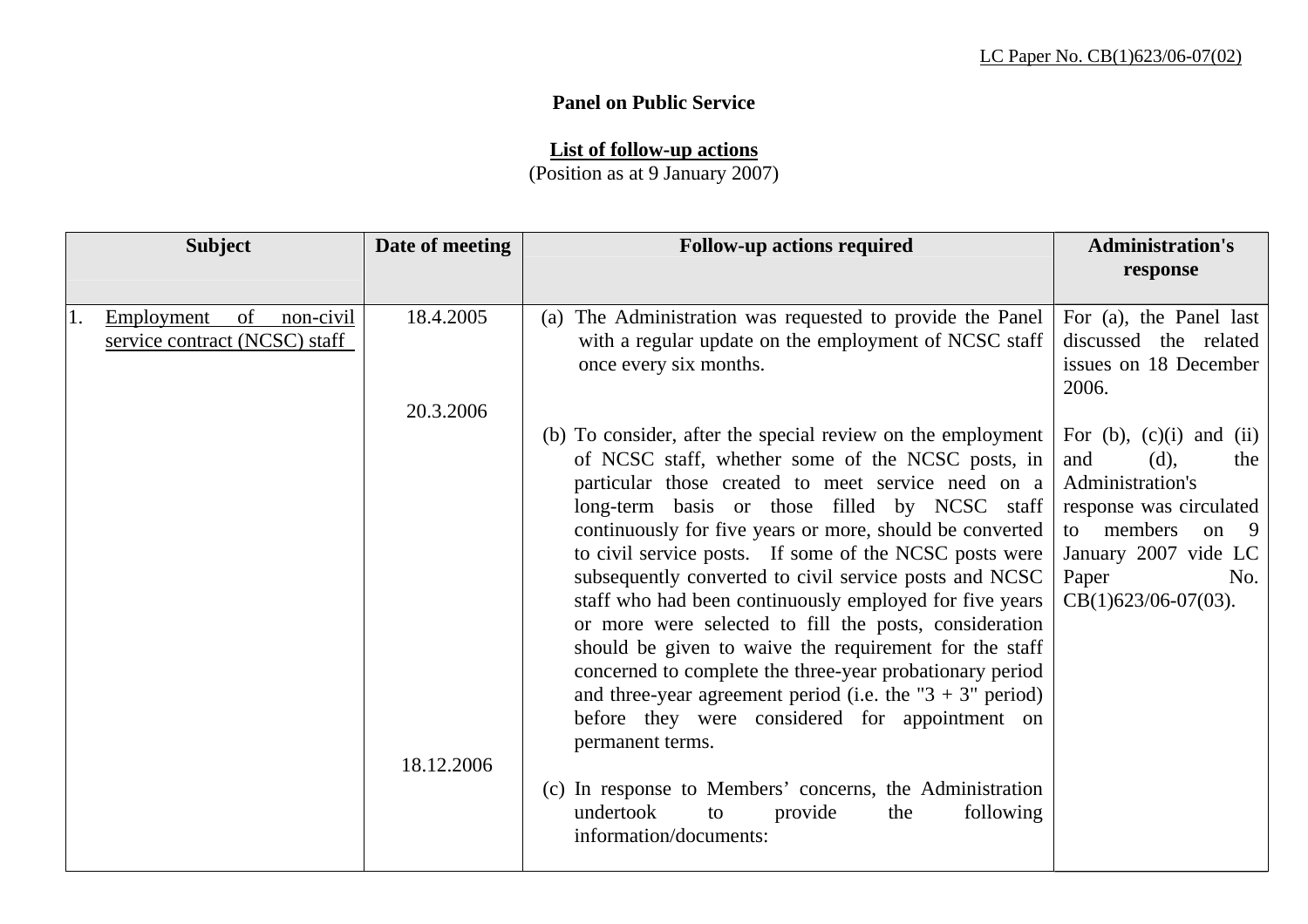|--|

| <b>Subject</b> | Date of meeting | <b>Follow-up actions required</b>                                                                                                                                                                                                                                                                                                                                                                      | <b>Administration's</b>                                          |
|----------------|-----------------|--------------------------------------------------------------------------------------------------------------------------------------------------------------------------------------------------------------------------------------------------------------------------------------------------------------------------------------------------------------------------------------------------------|------------------------------------------------------------------|
|                |                 |                                                                                                                                                                                                                                                                                                                                                                                                        | response                                                         |
|                |                 | a written response to Hon LEE Cheuk-yan's<br>(i)<br>submission dated 15 December 2006 (LC Paper<br>$CB(1)549/06-07(02);$                                                                                                                                                                                                                                                                               |                                                                  |
|                |                 | (ii) out of the 4004 NCSC staff posts which would be<br>converted into civil service posts, the number<br>(specifying the grades and ranks) of posts<br>designated for low ranking officers; and                                                                                                                                                                                                       |                                                                  |
|                |                 | (iii) how the NCSC positions could be replaced by civil<br>service posts, including detailed information on the<br>number of existing/anticipated civil service<br>vacancies, the newly created posts, and existing<br>vacant posts to be regraded (with specification on<br>their grades and ranks) which would be used to<br>phase out the 4004 NCSC positions (specifying the<br>grades and ranks). | The<br>Administration's<br>response to $(c)(iii)$ is<br>awaited. |
|                |                 | The Administration was requested to take follow-up<br>(d)<br>action on the following motion passed at the meeting:                                                                                                                                                                                                                                                                                     |                                                                  |
|                |                 | "That this Panel expresses dissatisfaction that the<br>findings of the review of the employment of non-civil<br>service contract (NCSC) staff conducted on a<br>department-by-department basis have failed to treat<br>fairly the NCSC staff who have been employed for a<br>long period of time, and requests that:                                                                                   |                                                                  |
|                |                 | departments should conduct a review again to<br>(i)                                                                                                                                                                                                                                                                                                                                                    |                                                                  |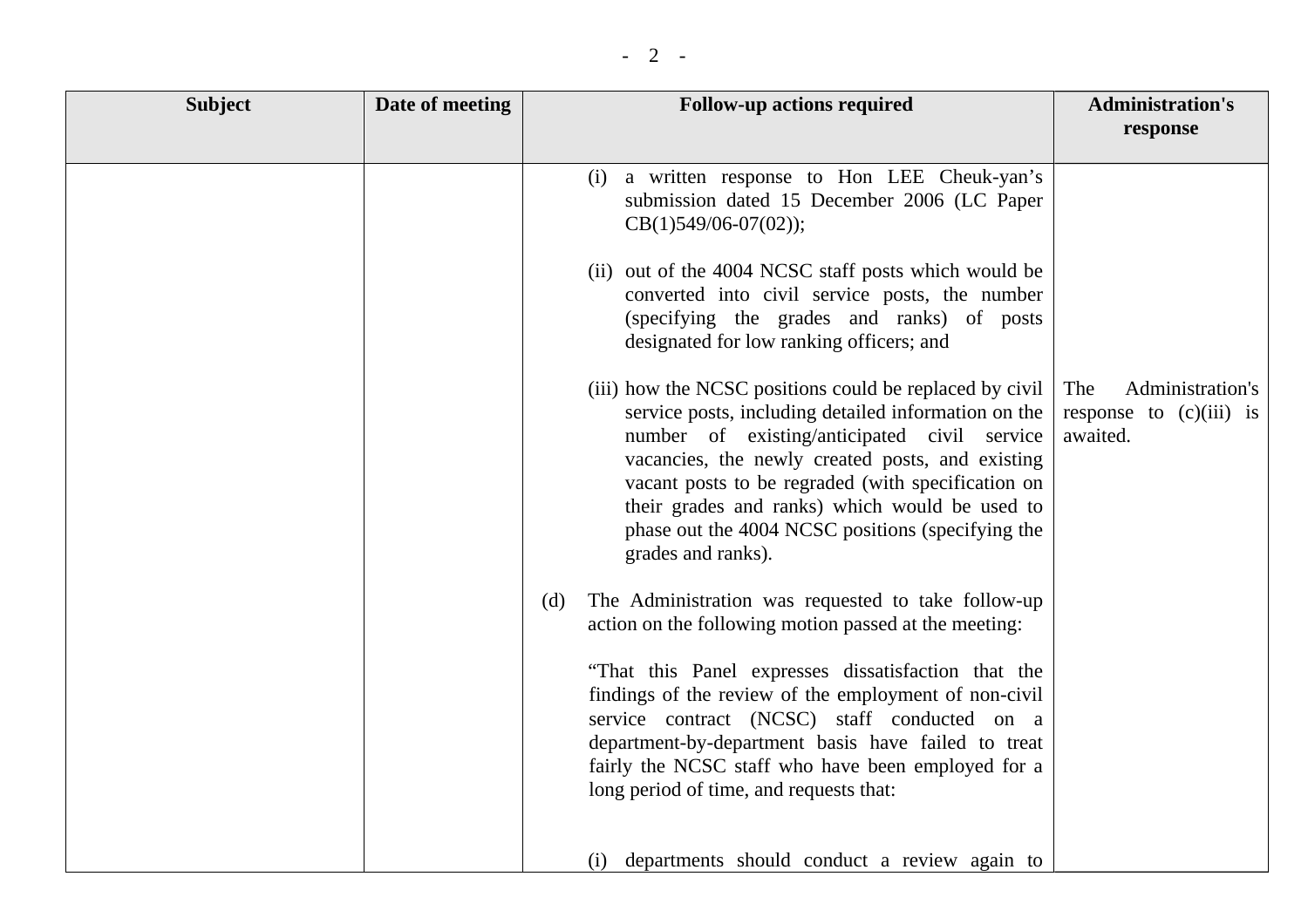| <b>Subject</b>                                                                                                                                        | Date of meeting | <b>Follow-up actions required</b>                                                                                                                                                                                                                                                                                                                                                                                                                                                                                                                                                                    | <b>Administration's</b>                                                                                                                           |
|-------------------------------------------------------------------------------------------------------------------------------------------------------|-----------------|------------------------------------------------------------------------------------------------------------------------------------------------------------------------------------------------------------------------------------------------------------------------------------------------------------------------------------------------------------------------------------------------------------------------------------------------------------------------------------------------------------------------------------------------------------------------------------------------------|---------------------------------------------------------------------------------------------------------------------------------------------------|
|                                                                                                                                                       |                 |                                                                                                                                                                                                                                                                                                                                                                                                                                                                                                                                                                                                      | response                                                                                                                                          |
|                                                                                                                                                       |                 | ensure the conversion of the NCSC staff employed<br>to fill the posts created to meet long-term needs to<br>civil servants; and<br>(ii) serving NCSC staff should be converted to civil<br>servants by 'through train'"                                                                                                                                                                                                                                                                                                                                                                              |                                                                                                                                                   |
| Resumption<br>of<br>2.<br>open<br>recruitment for selected grades<br>included<br>in<br>the Second<br>Retirement<br>Voluntary<br>Scheme (VR II Scheme) | 18.12.2006      | The Administration undertook to provide the Panel with<br>(a)<br>regular updates (the first update to be provided at the end<br>of 2006) on approval granted by the panel co-chaired by<br>the Chief Secretary for Administration and the Financial<br>Secretary for exemption from the recruitment freeze<br>imposed on VR II grades, with relevant information<br>including the number of posts approved for open<br>recruitment and the grades involved.                                                                                                                                          | For (a), the Panel last<br>discussed<br>the related<br>18<br>matters<br>on<br>December 2006.                                                      |
|                                                                                                                                                       |                 | To address Members' concerns, the Administration<br>(b)<br>undertook to provide the following information:<br>the number of officers who have retired under the<br>(i)<br>VR II Scheme in the 13 grades which are given<br>special approval to conduct open recruitment to fill<br>their vacancies in advance of the expiry of the<br>recruitment freeze in March 2008;<br>(ii) the anticipated wastage rate and the actual wastage<br>rate of the 13 VR II grades which are granted<br>special approval for recruitment in advance of the<br>expiry of the recruitment freeze in March 2008;<br>and | The<br>Administration's<br>response to (b) was<br>circulated to members<br>on 9 January 2007 vide<br>LC<br>Paper<br>No.<br>$CB(1)671/06-07(01)$ . |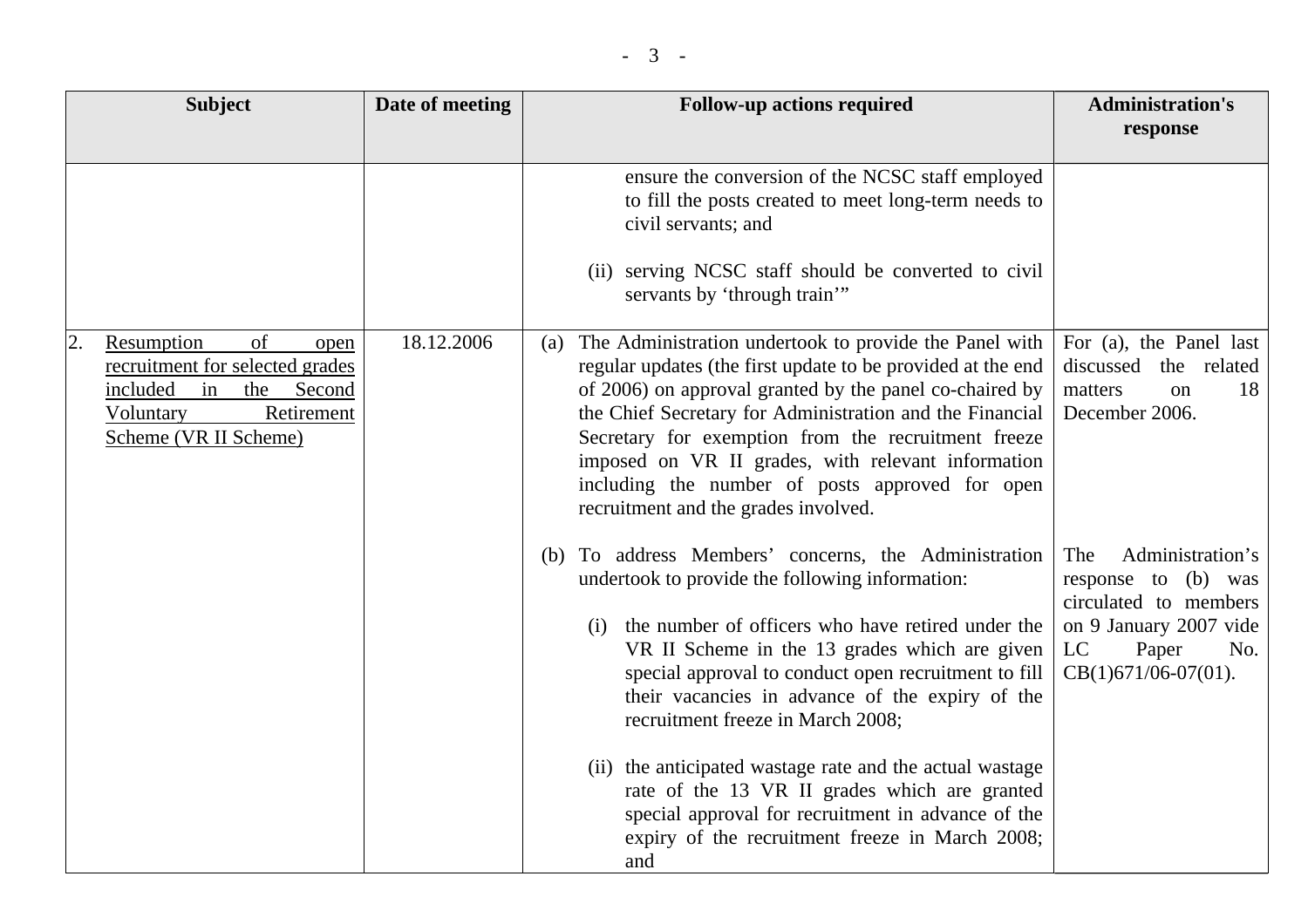| <b>Subject</b>                                                                       | Date of meeting                                                                                   | <b>Follow-up actions required</b>                                                                                                                                                                                                                                                                                                                                                                                                                                                                                                                                                                                                                                                                                                                                  | <b>Administration's</b><br>response                                                                                                                                                                                              |
|--------------------------------------------------------------------------------------|---------------------------------------------------------------------------------------------------|--------------------------------------------------------------------------------------------------------------------------------------------------------------------------------------------------------------------------------------------------------------------------------------------------------------------------------------------------------------------------------------------------------------------------------------------------------------------------------------------------------------------------------------------------------------------------------------------------------------------------------------------------------------------------------------------------------------------------------------------------------------------|----------------------------------------------------------------------------------------------------------------------------------------------------------------------------------------------------------------------------------|
|                                                                                      |                                                                                                   | (iii) details of the expenditure on training of individual<br>Health Inspectors.                                                                                                                                                                                                                                                                                                                                                                                                                                                                                                                                                                                                                                                                                   |                                                                                                                                                                                                                                  |
| Consultancy study on private<br>3.<br>certification<br>of<br>building<br>submissions | 17.7.2006<br>(Joint meeting)<br>with the Panel on<br>Planning, Lands<br>and Works<br>(PLW Panel)) | The Provisional Construction Industry Co-ordination Board's<br>Task Force to Review the Construction Stage of the<br>Development Process and the consultant conducting a study<br>on private certification of building submissions were<br>requested to take the following actions:<br>To take into consideration the views expressed by<br>(a)<br>LegCo Members and deputations at the joint meeting on<br>17 July 2006, as well as those set out in the deputations'<br>written submissions, in preparing the final report on the<br>consultancy study and formulating recommendations on<br>private certification; and<br>To provide the PS Panel and PLW Panel with the final<br>(b)<br>report, and brief the two Panels on the final report in due<br>course. | The<br>Administration's<br>response is awaited.                                                                                                                                                                                  |
| General recruitment freeze on<br>4.<br>civil service posts                           | 16.10.2006                                                                                        | The Panel noted that the Administration was reviewing<br>whether the general recruitment freeze (including the current<br>mechanism for application for exemption from the panel<br>co-chaired by the Chief Secretary for Administration and the<br>Financial Secretary) should continue to apply.<br>The<br>Administration undertook to report to the Panel, after the<br>completion of the review by the end of the 2006-2007<br>financial year, on the outcome of the review and proposed<br>policy changes, if any.                                                                                                                                                                                                                                            | Administration<br>The<br>proposed to brief the<br>Panel in March 2007 on<br>the<br>progress<br>in<br>containing the<br>civil<br>service establishment<br>and implementation of<br>civil<br>the<br>service<br>recruitment freeze. |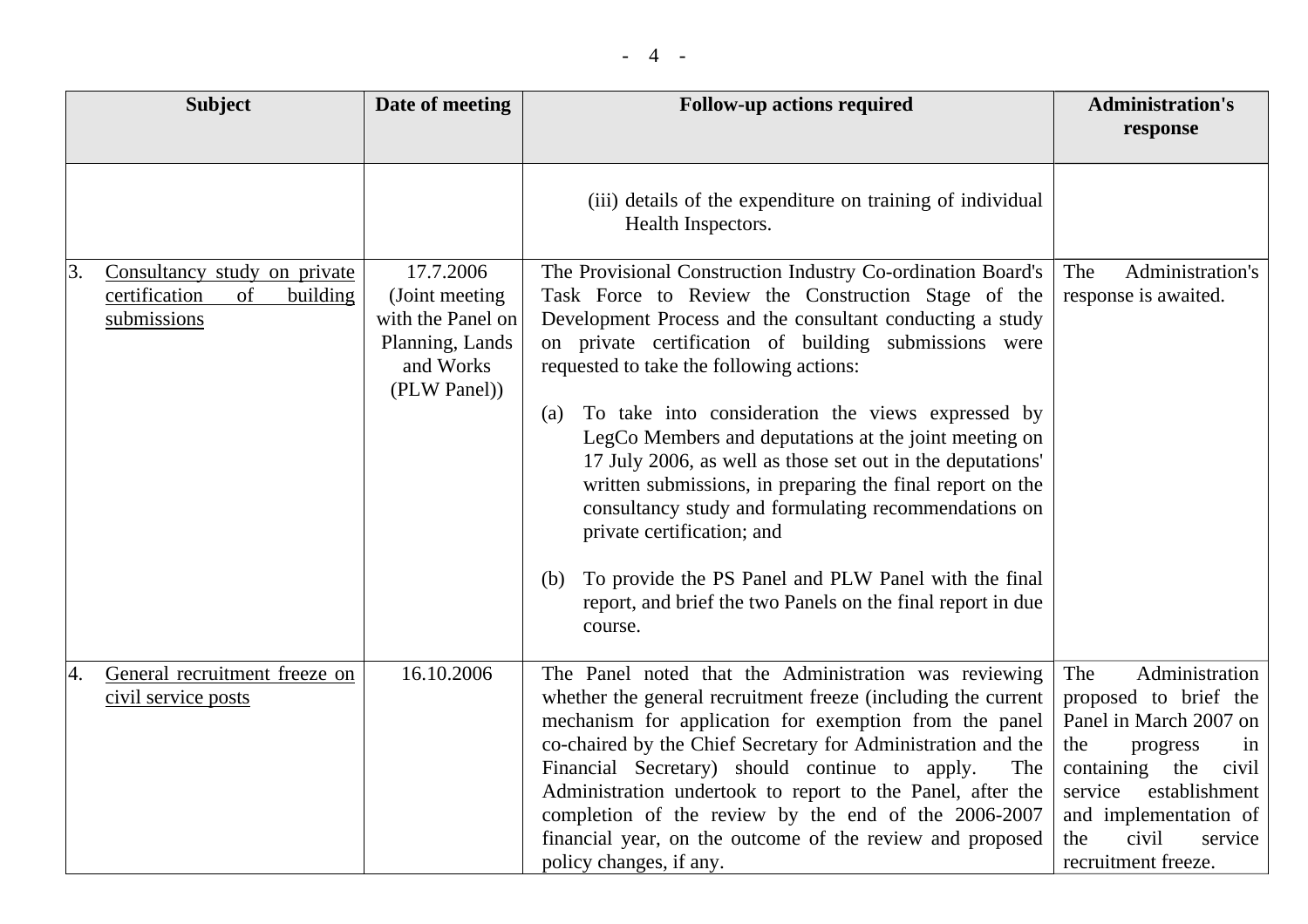|               | <b>Subject</b>                                 | Date of meeting | <b>Follow-up actions required</b>                                                                                                                                                                                                                                                                                                                                                                                                                                                                                                                                                                                                                                                                                                                           | <b>Administration's</b>                                                                                                                                                                                                                                                                                                |
|---------------|------------------------------------------------|-----------------|-------------------------------------------------------------------------------------------------------------------------------------------------------------------------------------------------------------------------------------------------------------------------------------------------------------------------------------------------------------------------------------------------------------------------------------------------------------------------------------------------------------------------------------------------------------------------------------------------------------------------------------------------------------------------------------------------------------------------------------------------------------|------------------------------------------------------------------------------------------------------------------------------------------------------------------------------------------------------------------------------------------------------------------------------------------------------------------------|
| <sup>5.</sup> | Training and development for<br>civil servants | 16.10.2006      | The Administration was requested to provide the following<br>information:<br>Details of the Civil Service Exchange Programme with<br>(a)<br>the Mainland, including the following information:<br>Details of the arrangements for the attachment of<br>43 Hong Kong civil servants to Mainland<br>government offices/departments, including the<br>criteria for selection of civil servants for<br>attachment, the grades and ranks of the civil<br>servants involved, the Mainland government<br>offices/departments to which the civil servants<br>were attached, and the duration of attachment;<br>and<br>Details of the arrangements for the secondment of<br>73 Mainland civil servants to the Hong Kong<br>Special Administrative Region Government, | response<br>Administration<br>The<br>proposed:<br>provide<br>the<br>$(a)$ to<br>Panel in January<br>2007<br>with<br>an<br>updated<br>overview<br>of<br>the<br>national<br>studies<br>training<br>and<br>programmes<br>civil<br>service<br>exchange<br>programmes<br>organized<br>by the<br>Civil<br>Service<br>Bureau. |
|               |                                                |                 | including the ranks of Mainland civil servants<br>involved, the bureaux/departments to which the<br>Mainland civil servants were seconded (for<br>disciplined services departments, please specify<br>the divisions or units involved) and the positions<br>held by them, and the duration of the attachment;                                                                                                                                                                                                                                                                                                                                                                                                                                               | to brief the Panel<br>(b)<br>in April 2007 on<br>the provision of<br>training<br>and<br>development in the<br>civil service.                                                                                                                                                                                           |
|               |                                                |                 | Details<br>of the<br>thematic<br>seminars,<br>(b)<br>customized<br>programmes meeting specific needs of departments, and<br>induction seminars for new appointees to enhance civil                                                                                                                                                                                                                                                                                                                                                                                                                                                                                                                                                                          |                                                                                                                                                                                                                                                                                                                        |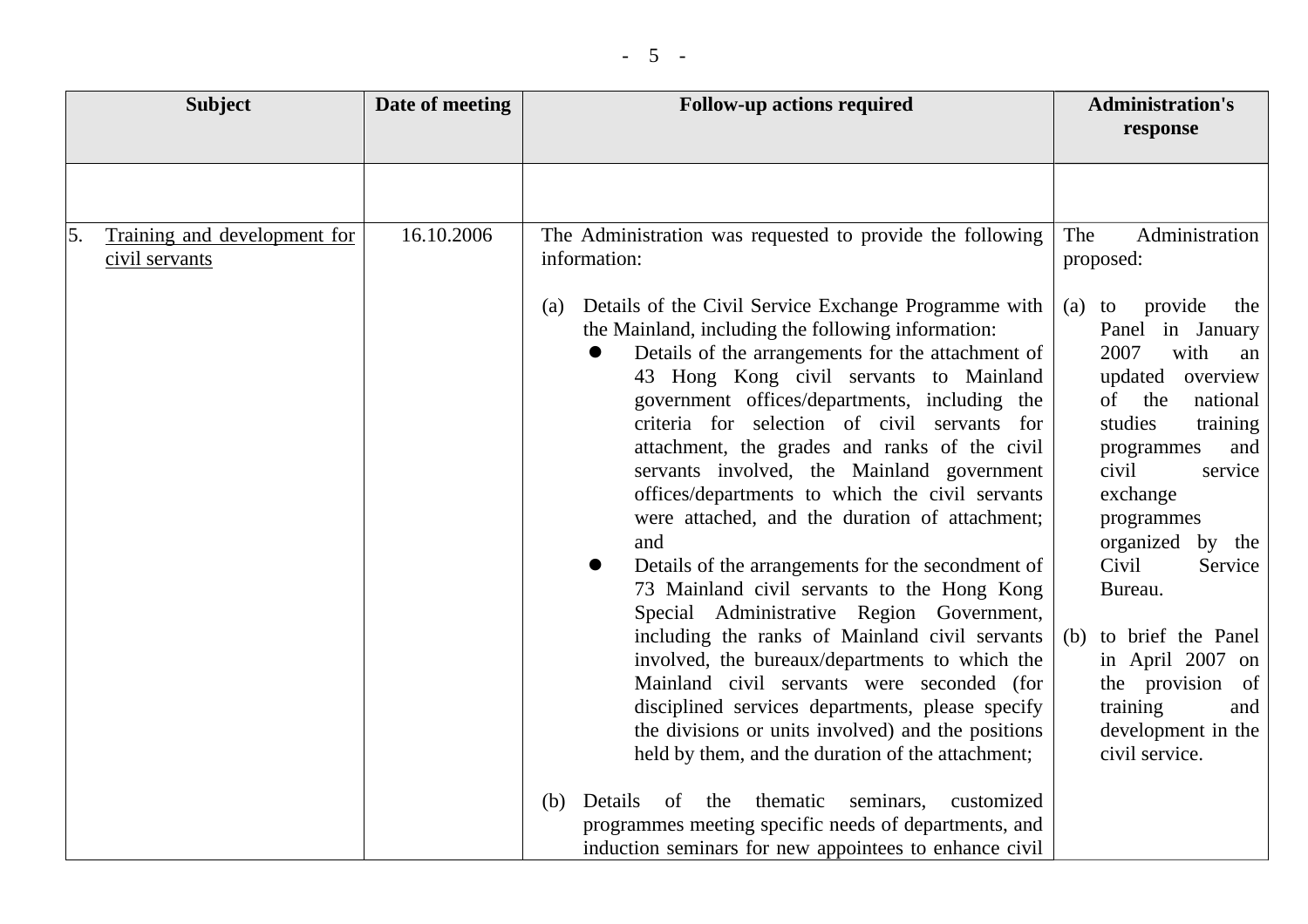| <b>Subject</b>                                                                | Date of meeting | <b>Follow-up actions required</b>                                                                                                                                                                                                                                                                                                                                                                                                                                                                                                                                                                                                                                                                                                  | <b>Administration's</b><br>response                                                                                                                                                                        |
|-------------------------------------------------------------------------------|-----------------|------------------------------------------------------------------------------------------------------------------------------------------------------------------------------------------------------------------------------------------------------------------------------------------------------------------------------------------------------------------------------------------------------------------------------------------------------------------------------------------------------------------------------------------------------------------------------------------------------------------------------------------------------------------------------------------------------------------------------------|------------------------------------------------------------------------------------------------------------------------------------------------------------------------------------------------------------|
| <sup>6.</sup><br>Civil<br>service<br>disciplinary<br>mechanism and procedures | 16.10.2006      | servants' understanding of the Basic Law, including the<br>types of seminars/programmes, and the grades and ranks<br>of the participants; and<br>Details of the various management-related training<br>(c)<br>programmes.<br>The Administration undertook to provide the following<br>information:<br>Details of the dismissal cases since 2000-2001,<br>(a)<br>including reasons for dismissal, and number and ranks<br>of the officers involved; and<br>Measures and procedures in place to ensure the<br>(b)<br>fairness of the civil service<br>and<br>transparency<br>disciplinary mechanism and to ensure that the<br>disciplinary mechanism will not be exploited to dismiss<br>civil servants on political considerations. | Administration<br>The<br>proposed to brief the<br>Panel in May 2007 on<br>the measures to manage<br>civil<br>servants'<br>the<br>conduct and integrity,<br>and handle misconduct<br>and under-performance. |